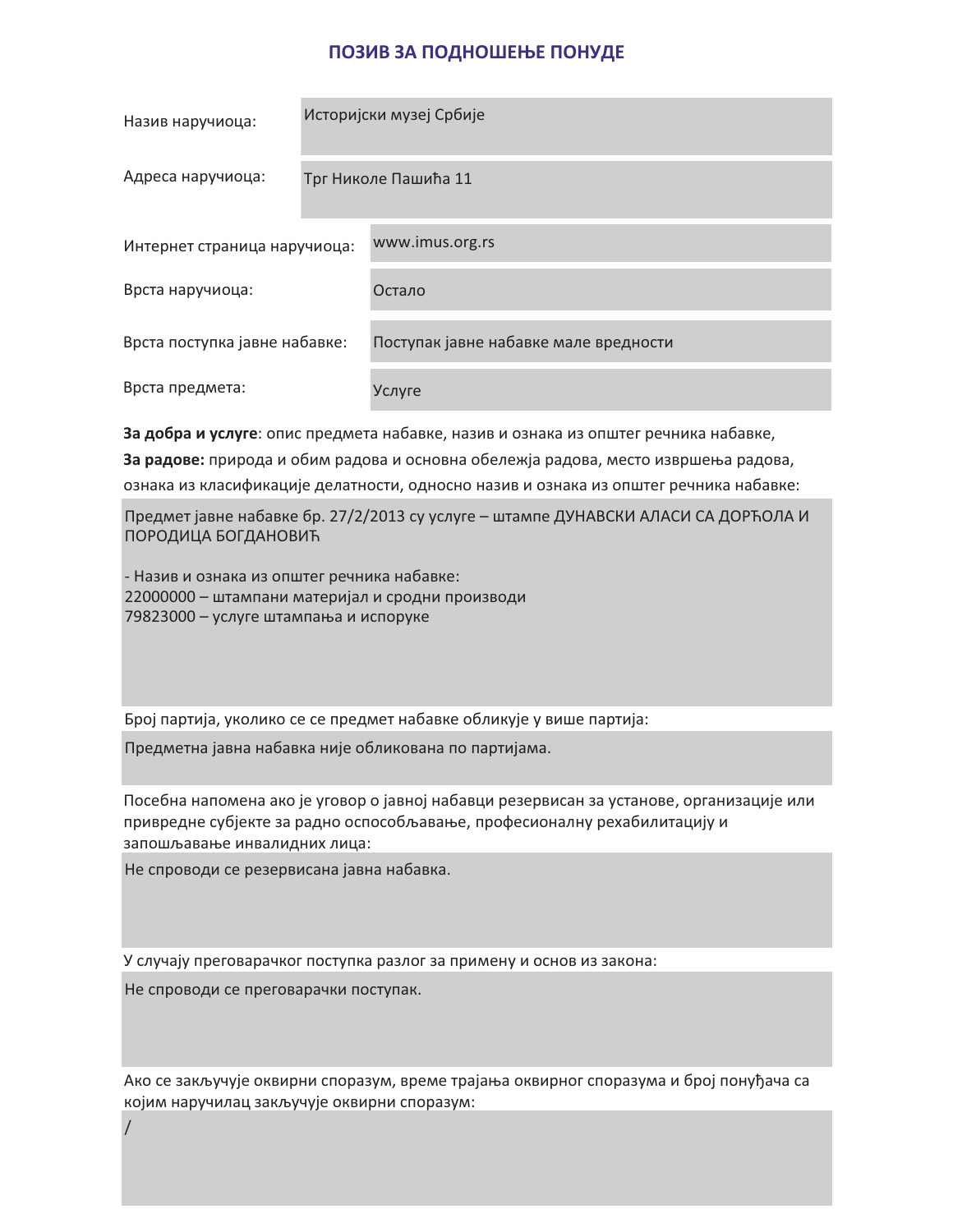У случају подношења електронске понуде, примене електронске лицитације или система динамичне набавке - основни подаци о информационом систему наручиоца и неопходним техничким условима за учешће:

У случају примене система динамичне набавке рок трајања система:

У случају обавезе подношења понуде са подизвођачем проценат вредности набавке који се извршава преко подизвођача:

Критеријум, елементи критеријума за доделу уговора:

Најнижа понуђена цена.

Начин преузимања конкурсне документације, односно интернет адреса где је конкурсна документација доступна:

Портал јавних набавки: ujn.gov.rs

Интернет страница наручиоца: www.imus.org.rs Непосредно преузимањем на адреси Ђуре Јакшића бр. 9, IV спрат, Београд-Секретаријат Музеја.

Адреса и интернет адреса државног органа или организације, односно органа или службе територијалне аутономије или локалне самоуправе где се могу благовремено добити исправни подаци о пореским обавезама, заштити животне средине, заштити при запошљавању, условима рада и сл: